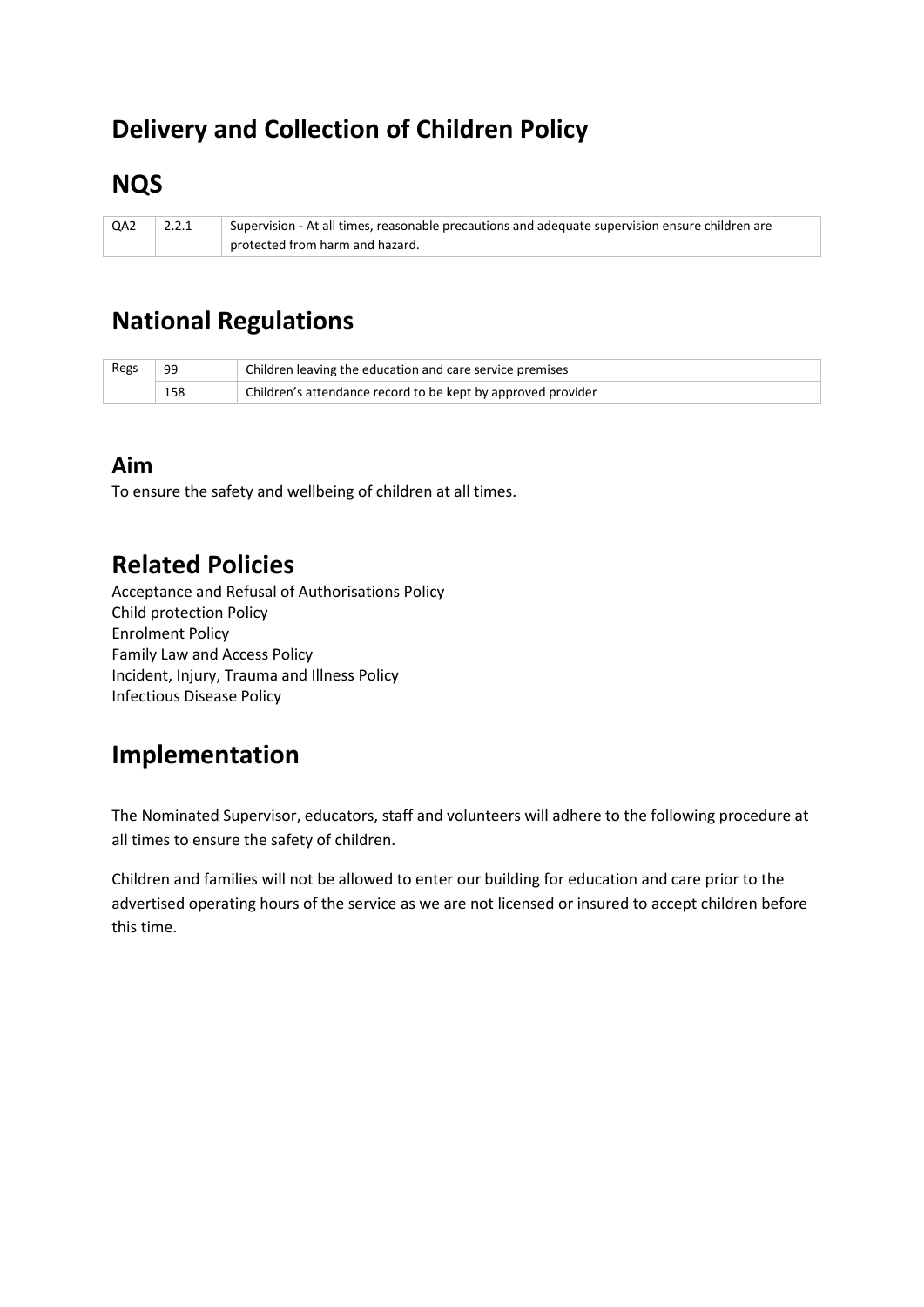#### **Arrival:**

- All children must be signed in by their parent or person who delivers the child to our service. If the parent or other person forgets to sign the child in they will be signed in by the nominated supervisor or an educator. Parents/Authorised person will be asked to confirm on the child next attendance to the service.
- An educator will greet and receive each child to ensure the child is cared for at all times.
- Educators will assess the health and wellbeing of each child. Children who are unwell, including those who have symptoms of an infectious disease OR COVID 19 or an injury which prevents them from participating in activities, or an injury which a doctor has or would likely say means the child must be excluded from care (eg a head injury) will not be permitted to attend until a letter of clearance is provided by a doctor
- A locker will be made available to children and their families.

#### **Departure:**

- All children must be signed out by their parent or person who collects the child from our service. If the parent or other person forgets to sign the child out they will be signed out by the nominated supervisor or an educator. Parents/Authorised person will be asked to confirm on the child next attendance to the service.
- Children can only be collected by a parent, an authorised nominee named on their enrolment record, or a person authorised by a parent or authorised nominee to collect the child. Authorisations from parents or authorised nominees must be made in writing, unless parents or authorised nominees are unable to collect the child before the service closes (eg in an emergency). In this case educators may accept verbal authorisation for an alternate person who can be adequately identified to collect the child. Providing photo ID
- Children may leave the premises if a parent or authorised nominee provides written authorisation for the child to leave the premises, including authorisation to go on an excursion (please refer Excursion Policy).
- No child will be released into the care of an unauthorised person. If the person becomes aggressive or violent and will not leave the premises the Nominated Supervisor or educator will:
	- o ensure the safety of all children and adults at the service, and implement lockdown procedures if required
	- o ring the police on 000.
- Nominated Supervisors will ensure that the authorised nominee pick-up list for each child is kept up to date.
- No child will be released into the care of anyone not known to educators. Parents must give prior notice where:
	- o the person collecting the child is someone other than those mentioned on the enrolment form (eg in an emergency) or
	- $\circ$  there is a variation in the persons picking up the child, including where the child is collected by an authorised nominee who is unknown to educators.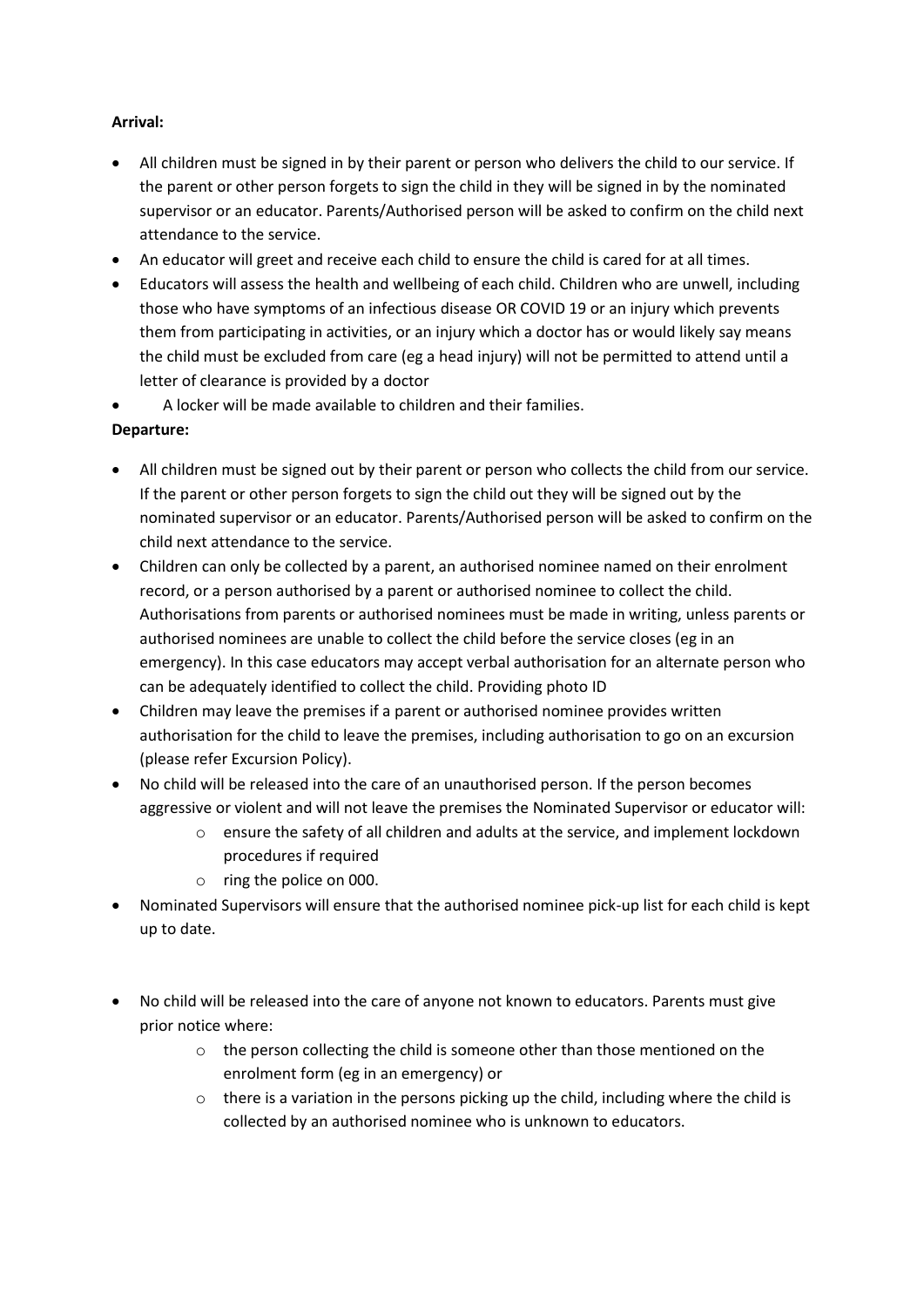If educators do not know the person by appearance, the person must be able to produce some photo identification. If staff cannot verify the person's identity they will be unable to release the child into that person's care

- If a parent appears to be intoxicated, or under the influence of drugs, and staff feel that the person is unfit to collect their child, they will:
	- o discuss their concerns with the parent, if possible without the child being present
	- o suggest they contact another parent or authorised nominee to collect the child
	- $\circ$  inform the police of the circumstances, the person's name and vehicle registration number if the parent insists on taking the child. Educators cannot prevent an incapacitated parent from collecting a child, but must consider their obligations under the relevant child protection laws
- If an authorised nominee, or person authorised by a parent or authorised nominee, appears to be intoxicated, or under the influence of drugs, and staff feel that the person is unfit to take responsibility for the child, they will not let the child leave with the person. They will contact the parent and advise that another person needs to collect the child
- If a child has not been collected by the time we are due to close the service, the Nominated Supervisor will:
	- o (again) attempt to contact the parents or other authorised nominees
	- o leave a voicemail or SMS message on the parent's phone if they do not answer advising he or she will wait up to 30 minutes before ringing the police or Child Protection Hotline
	- o wait for 30 minutes and, if the parents or authorised nominee has not arrived, ring the police or Child Protection Hotline for guidance on the appropriate action to take.
- At the end of each day educators will check all beds and the premises including outdoors and indoors to ensure that no child remains on the premises after the service closes (refer Lock Up Policy).
- Children may leave the premises in the event of an emergency, including medical emergencies.
- Details of absences during the day will be recorded.